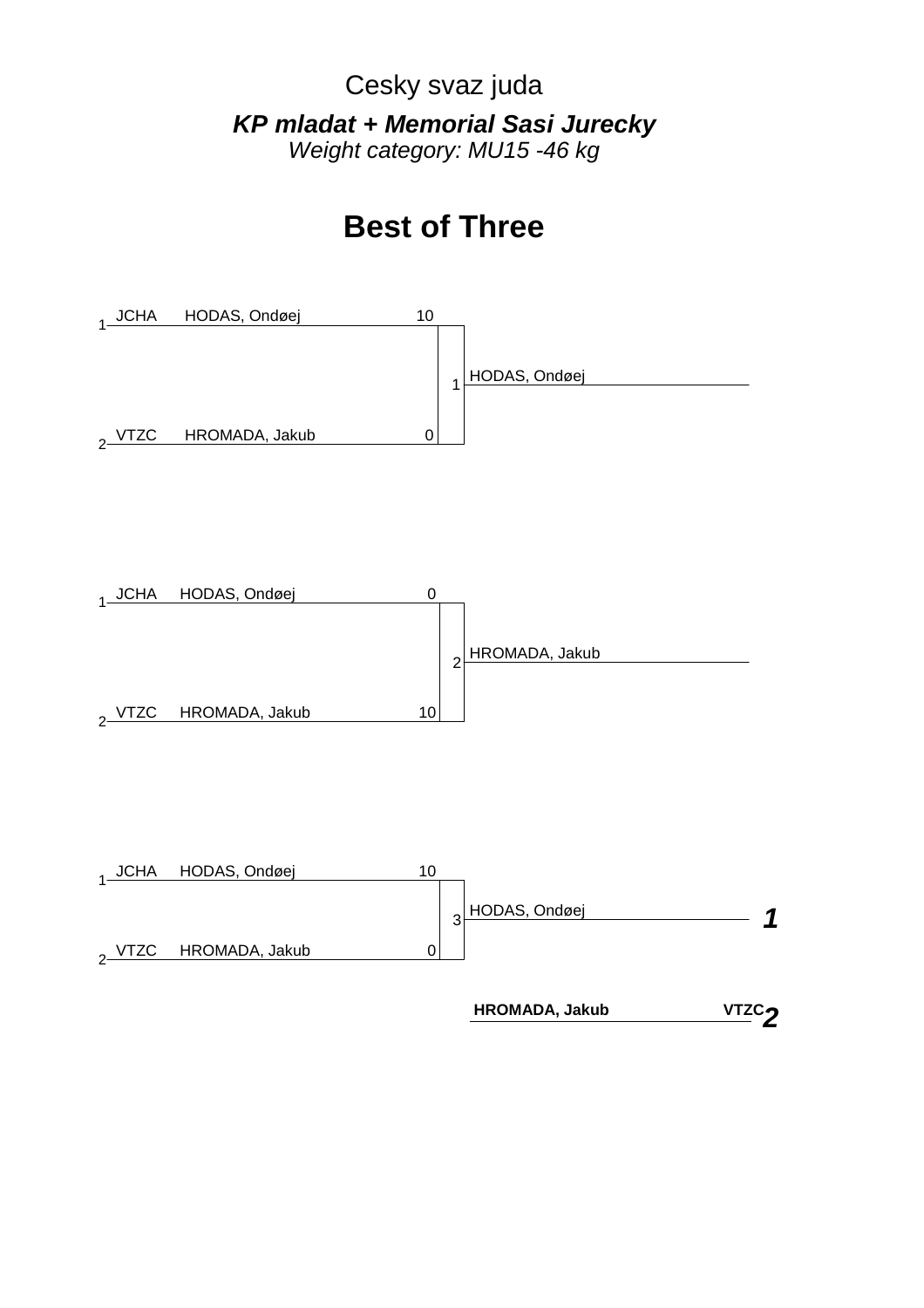Cesky svaz juda *KP mladat + Memorial Sasi Jurecky Saturday, 6 November 2021 Weight category: MU15 -50 kg*

|                               |           |          |          | <b>Games</b> won   |     |
|-------------------------------|-----------|----------|----------|--------------------|-----|
|                               |           |          |          | <b>Gameresults</b> | Pl. |
| KARKOŠKA, Ondřej              | $\pmb{0}$ | 1        |          | 1                  |     |
| [Judo Beskydy (56)]           | 00000     | 01000    |          | 10                 |     |
| <b>MUCK, Viktor</b>           | 1         |          | 1        | $\boldsymbol{2}$   |     |
| [TJ Ostrava (56)]             | 10000     |          | 10000    | 20                 |     |
| SOLČÁN, Maxmilián             |           | $\bf{0}$ | $\bf{0}$ |                    | 3   |
| [Sk Město Frýdek-Místek (56)] |           | 00000    | 00000    |                    |     |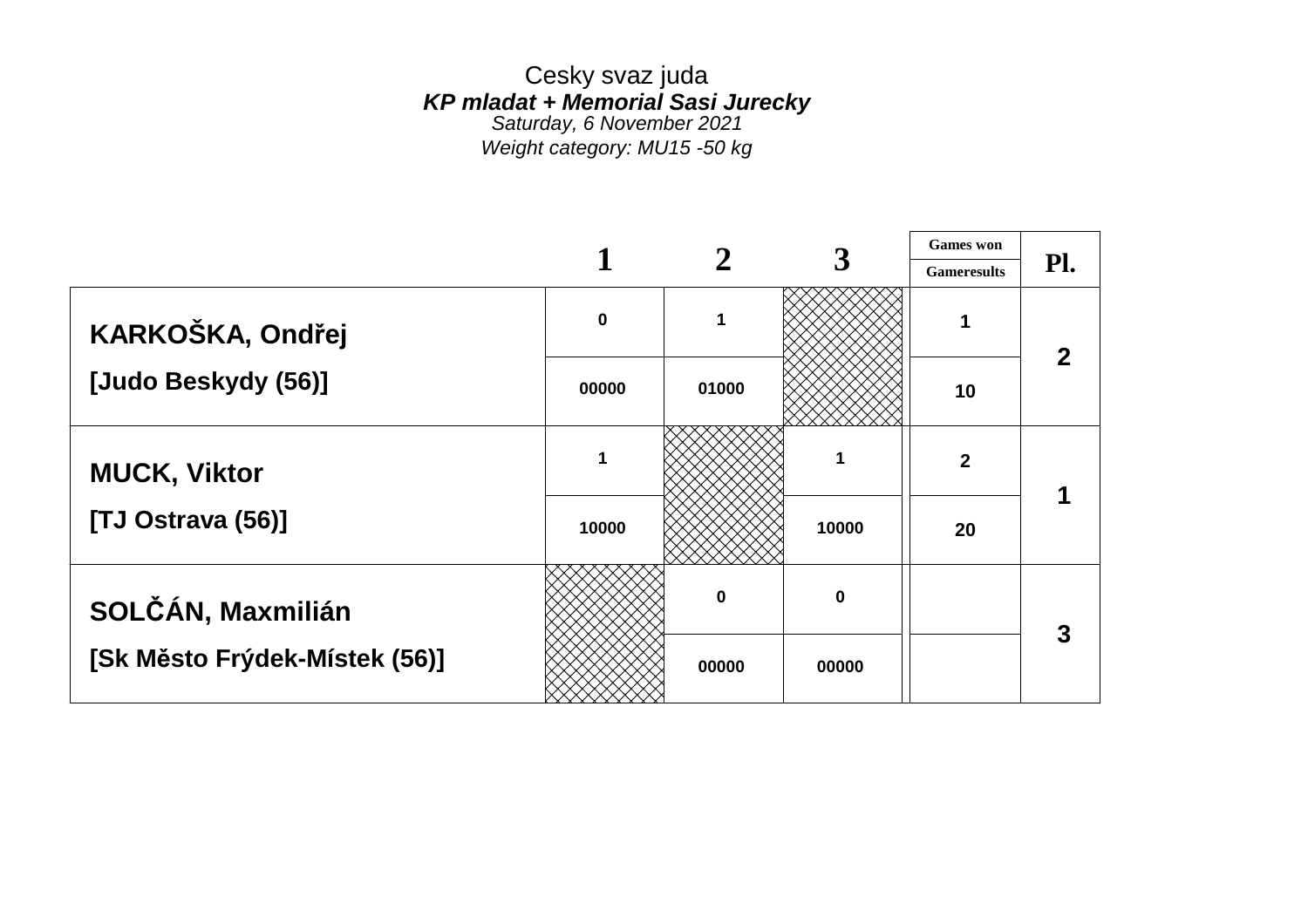# Cesky svaz juda *KP mladat + Memorial Sasi Jurecky*

*Weight category: MU15 -55 kg*

|                               |       |                  |       | <b>Games</b> won   |     |
|-------------------------------|-------|------------------|-------|--------------------|-----|
|                               |       |                  |       | <b>Gameresults</b> | Pl. |
| MICHÁLEK, Adam                | 1     | $\boldsymbol{0}$ |       | 1                  |     |
| [Kotouč Štramberk (56)]       | 01000 | 00000            |       | 10                 |     |
| <b>KUZNÍK, Richard</b>        | 0     |                  | 0     |                    | 3   |
| [Judo Club Havířov (56)]      | 00001 |                  | 00000 |                    |     |
| <b>ZVARA, Martin</b>          |       |                  |       | $\mathbf{2}$       |     |
| [Dukla Banská Bystrica (SVK)] |       | 10000            | 10000 | 20                 |     |

|                          |       |          | h     | <b>Gameresults</b> | Pl.          |  |
|--------------------------|-------|----------|-------|--------------------|--------------|--|
| KAČOR, Jonáš             | 0     | $\bf{0}$ |       |                    | 3            |  |
| [Kotouč Štramberk (56)]  | 00000 | 00000    |       |                    |              |  |
| LAPIŠ, Marek             | 1     |          |       | $\mathbf{2}$       |              |  |
| [Judo Club Havířov (56)] | 10000 |          | 02000 | 20                 |              |  |
| <b>BRÁZDA, Aleš</b>      |       |          | 0     |                    | $\mathbf{2}$ |  |
| [Junior Judo Brno (53)]  |       | 10000    | 00000 | 10                 |              |  |

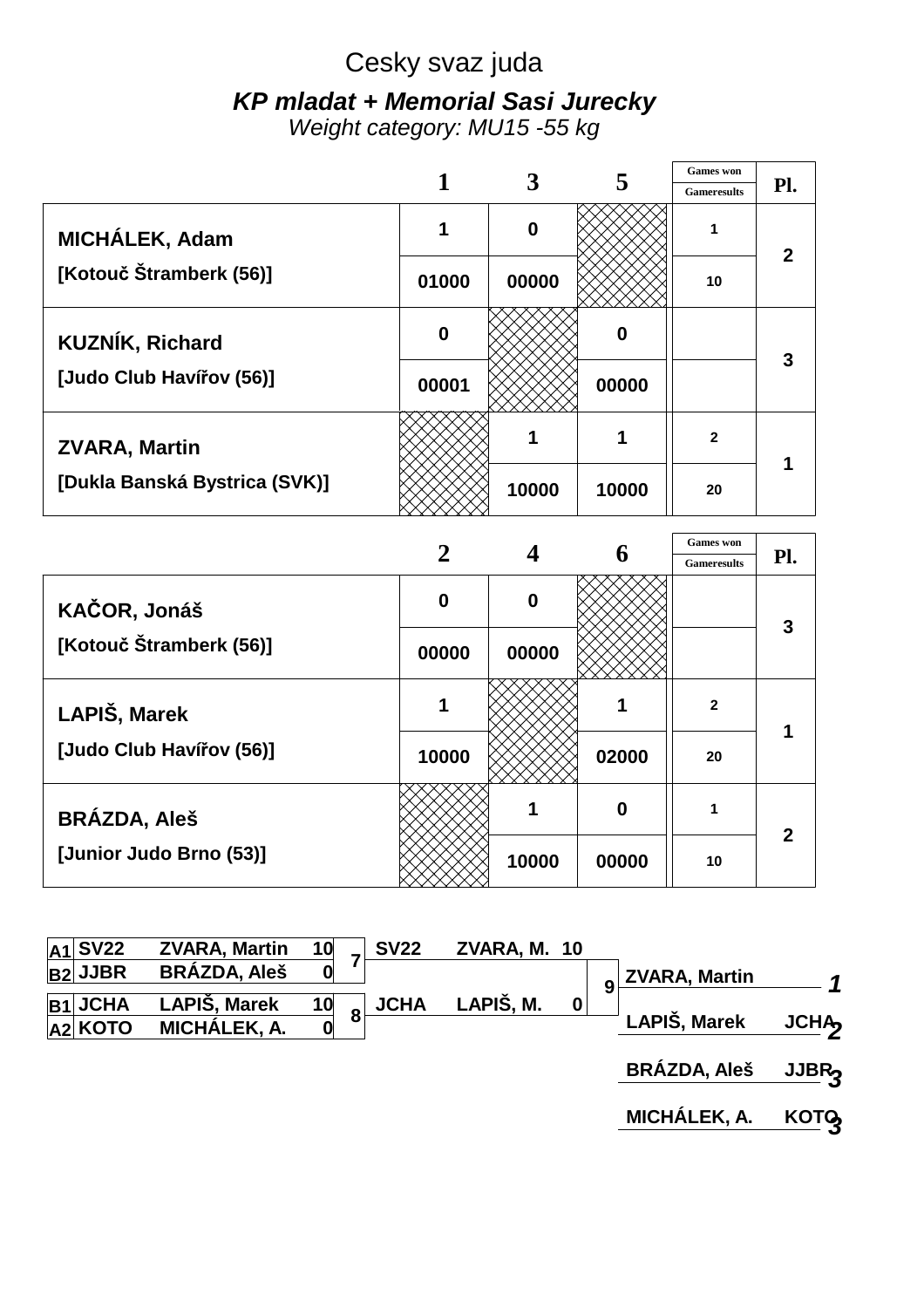Cesky svaz juda *KP mladat + Memorial Sasi Jurecky Weight category: MU15 -60 kg*

# **Best of Three**







**JUOR2**  $STAT$ *STARÝ, Patrik*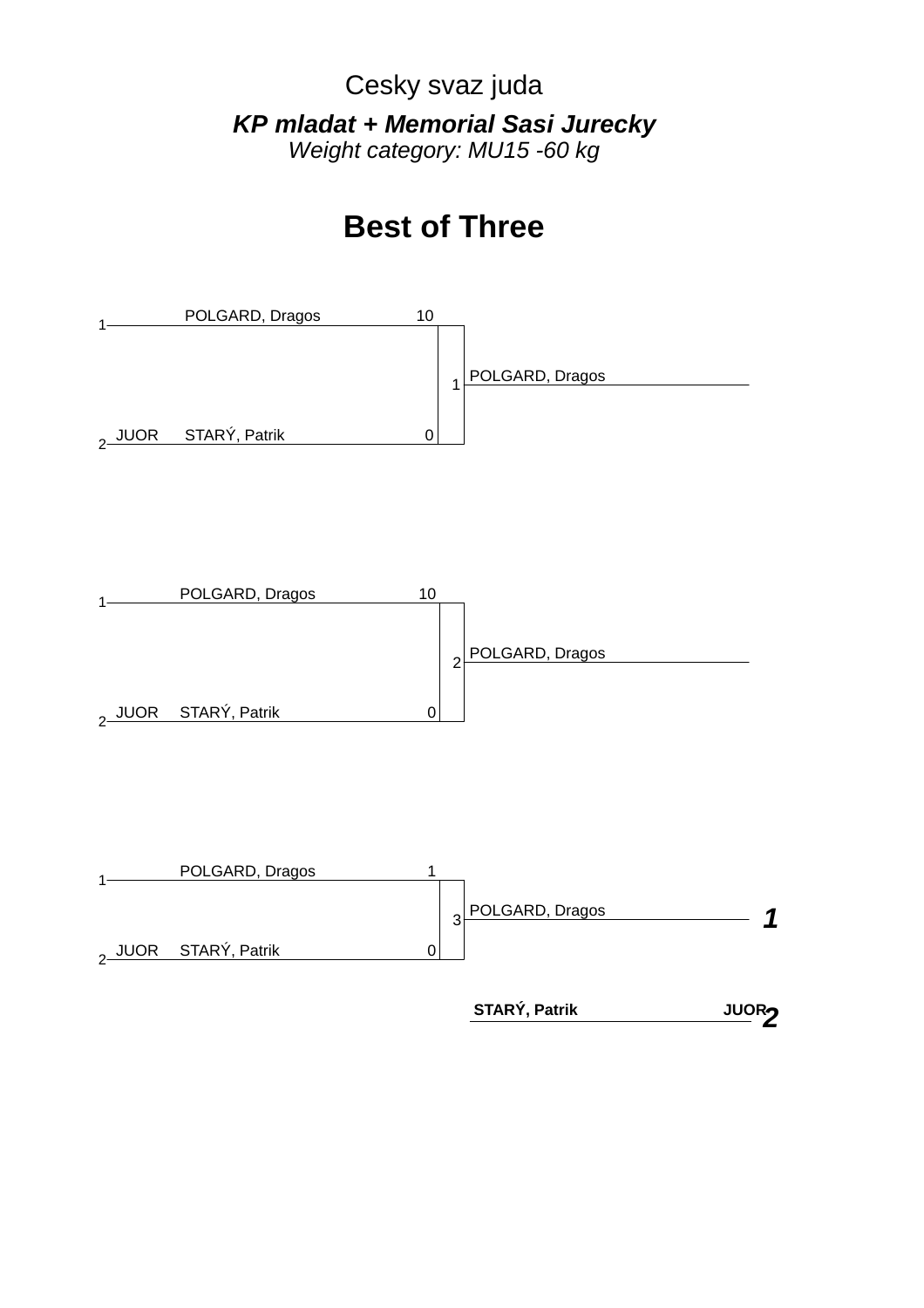Cesky svaz juda *KP mladat + Memorial Sasi Jurecky Weight category: MU15 -66 kg*

# **Best of Three**